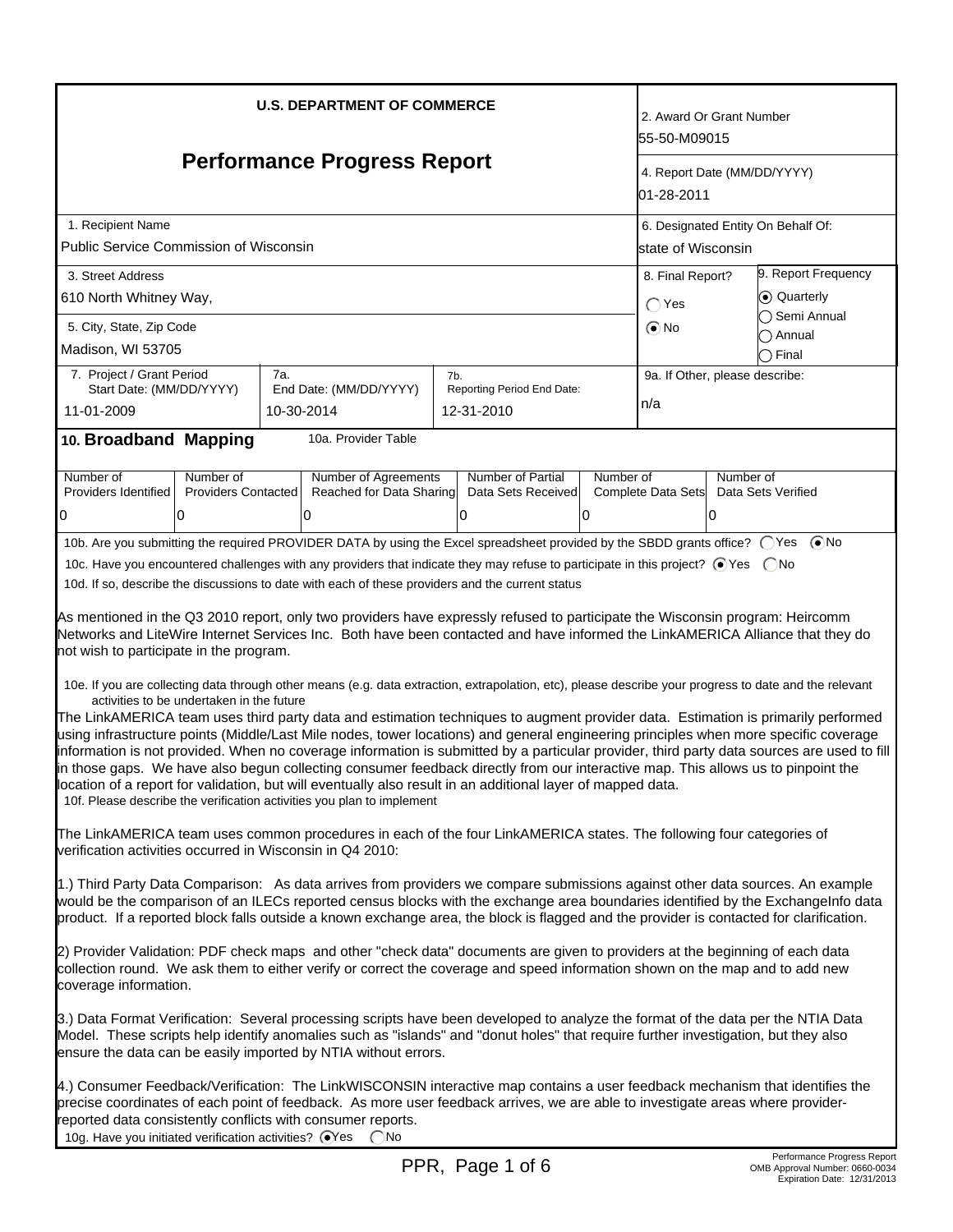| 10h. If yes, please describe the status of your activities                                                                                                                                                                                                                                                           |                                                                                                                                               |                            |                                                                                                    |                   |  |                 |                                |                |  |                   |
|----------------------------------------------------------------------------------------------------------------------------------------------------------------------------------------------------------------------------------------------------------------------------------------------------------------------|-----------------------------------------------------------------------------------------------------------------------------------------------|----------------------------|----------------------------------------------------------------------------------------------------|-------------------|--|-----------------|--------------------------------|----------------|--|-------------------|
| As described above, our verification activities are ongoing. We perform all of the above processes in each data collection Round and<br>before submittal of data to NTIA. We continue to analyze the data to address any further identified errors as we update the online<br>maps after each data collection Round. |                                                                                                                                               |                            |                                                                                                    |                   |  |                 |                                |                |  |                   |
| 10i. If verification activities have not been initiated please provide a projected time line for beginning and completing such activities                                                                                                                                                                            |                                                                                                                                               |                            |                                                                                                    |                   |  |                 |                                |                |  |                   |
| early 2012.                                                                                                                                                                                                                                                                                                          | The only verification activity that has not been initiated is the drive testing of wireless signals, which is currently scheduled to begin in |                            |                                                                                                    |                   |  |                 |                                |                |  |                   |
| <b>Staffing</b>                                                                                                                                                                                                                                                                                                      |                                                                                                                                               |                            |                                                                                                    |                   |  |                 |                                |                |  |                   |
| 10j. How many jobs have been created or retained as a result of this project?                                                                                                                                                                                                                                        |                                                                                                                                               |                            |                                                                                                    |                   |  |                 |                                |                |  |                   |
| An analysis of actual hours worked in Q4 shows that the project has resulted in a total of 1.24 FTE jobs created/retained at the Prime<br>Recipient and Sub Recipient level.                                                                                                                                         |                                                                                                                                               |                            |                                                                                                    |                   |  |                 |                                |                |  |                   |
| 10k. Is the project currently fully staffed? ● Yes ● No<br>10l. If no, please explain how any lack of staffing may impact the project's time line and when the project will be fully staffed                                                                                                                         |                                                                                                                                               |                            |                                                                                                    |                   |  |                 |                                |                |  |                   |
| n/a                                                                                                                                                                                                                                                                                                                  |                                                                                                                                               |                            |                                                                                                    |                   |  |                 |                                |                |  |                   |
| 10m. When fully staffed, how many full-time equivalent (FTE) jobs do you expect to create or retain as a result of this project?                                                                                                                                                                                     |                                                                                                                                               |                            |                                                                                                    |                   |  |                 |                                |                |  |                   |
| n/a                                                                                                                                                                                                                                                                                                                  |                                                                                                                                               |                            |                                                                                                    |                   |  |                 |                                |                |  |                   |
| 10n. Staffing Table                                                                                                                                                                                                                                                                                                  |                                                                                                                                               |                            |                                                                                                    |                   |  |                 |                                |                |  |                   |
|                                                                                                                                                                                                                                                                                                                      | Job Title<br>FTE %<br>Date of Hire                                                                                                            |                            |                                                                                                    |                   |  |                 |                                |                |  |                   |
|                                                                                                                                                                                                                                                                                                                      | CEO - Supervisory Role<br>11/01/2009<br>1                                                                                                     |                            |                                                                                                    |                   |  |                 |                                |                |  |                   |
| <b>Project Director</b>                                                                                                                                                                                                                                                                                              | 11/01/2009<br>13                                                                                                                              |                            |                                                                                                    |                   |  |                 |                                |                |  |                   |
| Project Manager                                                                                                                                                                                                                                                                                                      | 11/01/2009<br>22                                                                                                                              |                            |                                                                                                    |                   |  |                 |                                |                |  |                   |
| <b>GIS Director</b>                                                                                                                                                                                                                                                                                                  |                                                                                                                                               |                            |                                                                                                    |                   |  |                 |                                | 42             |  | 11/01/2009        |
| Internal System Support/Architecture                                                                                                                                                                                                                                                                                 |                                                                                                                                               |                            |                                                                                                    |                   |  |                 |                                | 13             |  | 11/01/2009        |
| <b>Provider Relations Manager</b>                                                                                                                                                                                                                                                                                    |                                                                                                                                               |                            |                                                                                                    |                   |  |                 |                                | 36             |  | 11/01/2009        |
|                                                                                                                                                                                                                                                                                                                      |                                                                                                                                               | <b>Add Row</b>             |                                                                                                    | <b>Remove Row</b> |  |                 |                                |                |  |                   |
| <b>Sub Contracts</b>                                                                                                                                                                                                                                                                                                 |                                                                                                                                               |                            |                                                                                                    |                   |  |                 |                                |                |  |                   |
| 10o. Subcontracts Table                                                                                                                                                                                                                                                                                              |                                                                                                                                               |                            | Contract                                                                                           |                   |  |                 |                                |                |  |                   |
| Name of Subcontractor                                                                                                                                                                                                                                                                                                | Purpose of Subcontract                                                                                                                        | <b>RFP Issued</b><br>(Y/N) | Executed<br>(Y/N)                                                                                  | <b>Start Date</b> |  | <b>End Date</b> | <b>Federal Funds</b>           |                |  | In-Kind Funds     |
| CostQuest Associates<br>Inc./LinkAMERICA<br>Alliance                                                                                                                                                                                                                                                                 | Project Management/GIS<br>Programming & Planning<br><b>Services</b>                                                                           | Υ                          | Υ                                                                                                  | 11/01/2009        |  | 10/31/2011      | 1,717,684                      | $\overline{0}$ |  |                   |
|                                                                                                                                                                                                                                                                                                                      |                                                                                                                                               |                            |                                                                                                    |                   |  | <b>Add Row</b>  |                                |                |  | <b>Remove Row</b> |
| <b>Funding</b>                                                                                                                                                                                                                                                                                                       |                                                                                                                                               |                            |                                                                                                    |                   |  |                 |                                |                |  |                   |
| 10p. How much Federal funding has been expended as of the end of the last quarter?<br>\$885,237<br>10q. How much Remains?<br>\$3,654,914                                                                                                                                                                             |                                                                                                                                               |                            |                                                                                                    |                   |  |                 |                                |                |  |                   |
| 10r. How much matching funds have been expended as of the end of last quarter?<br>\$288,877<br>10s. How much Remains?<br>\$842,525                                                                                                                                                                                   |                                                                                                                                               |                            |                                                                                                    |                   |  |                 |                                |                |  |                   |
| 10t. Budget Worksheet                                                                                                                                                                                                                                                                                                |                                                                                                                                               |                            |                                                                                                    |                   |  |                 |                                |                |  |                   |
| <b>Mapping Budget Element</b>                                                                                                                                                                                                                                                                                        | Federal<br><b>Funds</b><br>Granted                                                                                                            | Proposed<br>In-Kind        | Federal<br>Total<br><b>Matching Funds</b><br><b>Funds</b><br><b>Budget</b><br>Expended<br>Expended |                   |  |                 | <b>Total Funds</b><br>Expended |                |  |                   |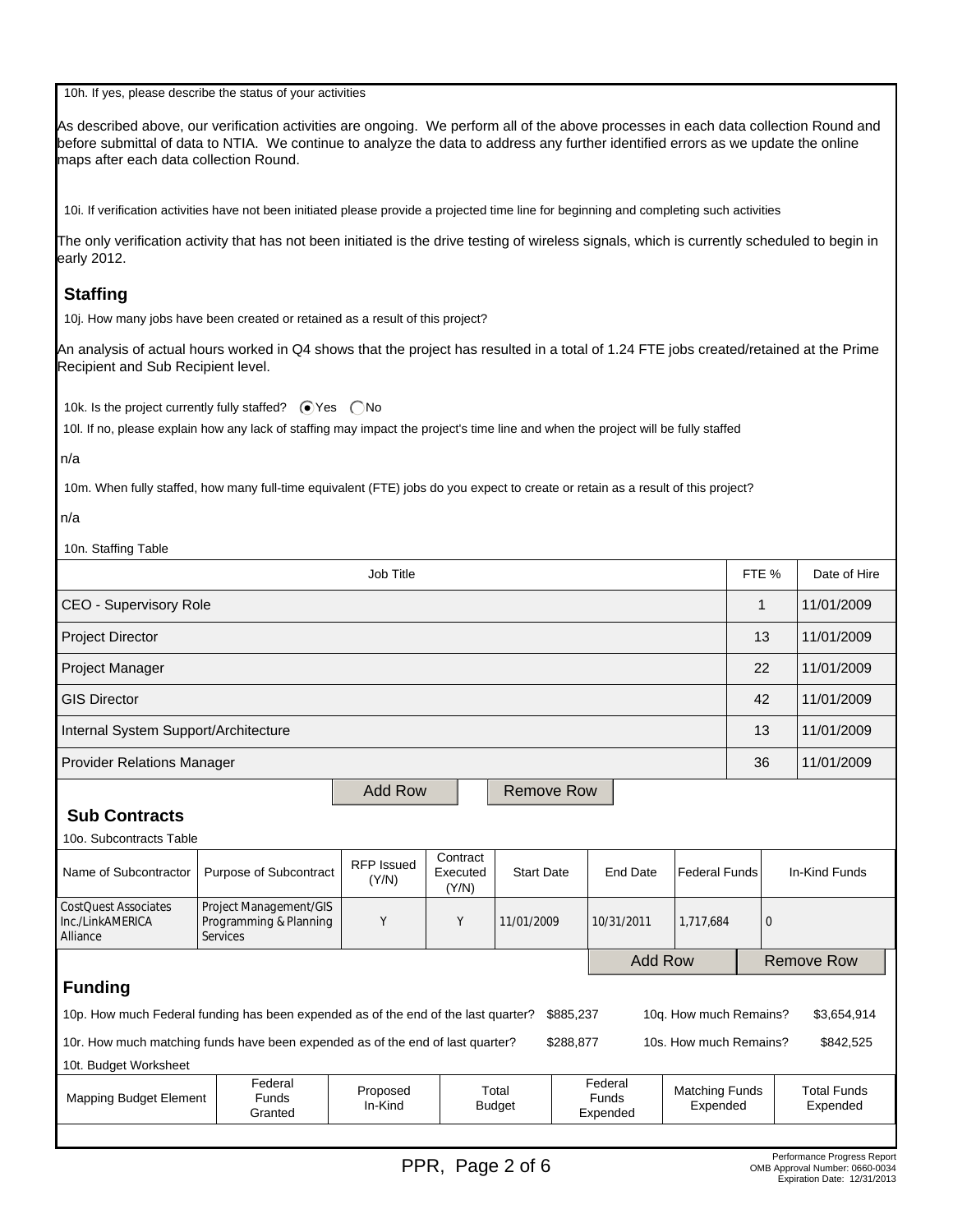| <b>Mapping Budget Element</b>    | Federal<br><b>Funds</b><br>Granted | Proposed<br>In-Kind | Total<br><b>Budget</b> | Federal<br>Funds<br>Expended | <b>Matching Funds</b><br>Expended | <b>Total Funds</b><br>Expended |
|----------------------------------|------------------------------------|---------------------|------------------------|------------------------------|-----------------------------------|--------------------------------|
| <b>Personal Salaries</b>         | \$537,572                          | \$321,380           | \$858,952              | \$0                          | \$83,524                          | \$835,240                      |
| <b>Personnel Fringe Benefits</b> | \$156,929                          | \$127,301           | \$284,230              | \$0                          | \$34,669                          | \$34,669                       |
| Travel                           | \$27,500                           | \$5,770             | \$33,270               | \$0                          | \$952                             | \$952                          |
| Equipment                        | \$57,928                           | \$9,950             | \$67,878               | \$0                          | \$0                               | \$0                            |
| Materials / Supplies             | \$4,400                            | \$9,950             | \$14,350               | \$0                          | \$801                             | \$801                          |
| <b>Subcontracts Total</b>        | \$3,679,503                        | \$0                 | \$3,679,503            | \$885,237                    | \$0                               | \$885,237                      |
| Subcontract #1                   | \$1,717,684                        | \$0                 | \$1,717,684            | \$885,237                    | \$0                               | \$885,237                      |
| Subcontract #2                   | \$1,961,819                        | \$0                 | \$1,961,819            | \$0                          | \$0                               | \$0                            |
| Subcontract #3                   | \$0                                | \$0                 | \$0                    | \$0                          | \$0                               | \$0                            |
| Subcontract #4                   | \$0                                | \$0                 | \$0                    | \$0                          | \$0                               | \$0                            |
| Subcontract #5                   | \$0                                | \$0                 | \$0                    | \$0                          | \$0                               | \$0                            |
| Construction                     | \$0                                | \$0                 | \$0                    | \$0                          | \$0                               | \$0                            |
| Other                            | \$0                                | \$608,726           | \$608,726              | \$0                          | \$168,931                         | \$168,931                      |
| <b>Total Direct Costs</b>        | \$4,463,832                        | \$1,074,129         | \$5,537,961            | \$885,237                    | \$288,877                         | \$1,174,114                    |
| <b>Total Indirect Costs</b>      | \$0                                | \$41,761            | \$41,761               | \$0                          | \$0                               | \$0                            |
| <b>Total Costs</b>               | \$4,463,832                        | \$1,115,890         | \$5,579,722            | \$885,237                    | \$288,877                         | \$1,174,114                    |
| % Of Total                       | 80                                 | 20                  | 100                    | 75                           | 25                                | 100                            |

## **Hardware / Software**

10u. Has the project team purchased the software / hardware described in the application?  $\bigcirc$  Yes  $\bigcirc$  No

10v. If yes, please list

1) Laptop computers and software for Years 1-2 were purchased for the Project Manager and Provider Relations staff members at a cost of \$692 (costs were split between the four LinkAMERICA states). Twenty-five percent of the costs were allocated to WI. 6/4/2010: Dell-Mobility Bundle-Provider Relations-XDW8598K9/ Computer Equip < \$5000 / \$42.60/ 25% / \$10.65 6/8/2010: Dell-Latitude E550-Provider Realtions-XDWF3CWW7 / Computer Equip < \$5000 / \$1,315.30 / 25% / \$328.83 7/8/2010: Dell-Latitude, Program Manager XDXWD5P88 / Computer Equip < \$5000 / \$1,411.13/ 25% / \$352.78 Total equipment costs allocated to WI: \$692.26

10w. Please note any software / hardware that has yet to be purchased and explain why it has not been purchased

1) Additional hardware and software in the amount of \$30,928 has been approved for Year 2 via the "Address File" project approved in the Supplemental grant award. This equipment has not yet been purchased because the Address File project is not yet underway. 2) Additional hardware and software in the amount of \$25,000 for the Mapping project has been approved in Year 5 via the Supplemental grant award. This equipment has not yet been purchased because it will not be needed until the last year of the project as the state takes over hosting and management of the provider database and interactive maps.

10x. Has the project team purchased or used any data sets?  $\bigcirc$ Yes  $\bigcirc$ No

10y. If yes, please list

American Roamer (\$5147), Media Prints (\$500), and ExchangeInfo (\$3805)

10z. Are there any additional project milestones or information that has not been included?  $\bigcirc$  Yes  $\bigcirc$  No

10aa. If yes, please list

An updated version of the Wisconsin interactive broadband map, using data collected through September, was launched in early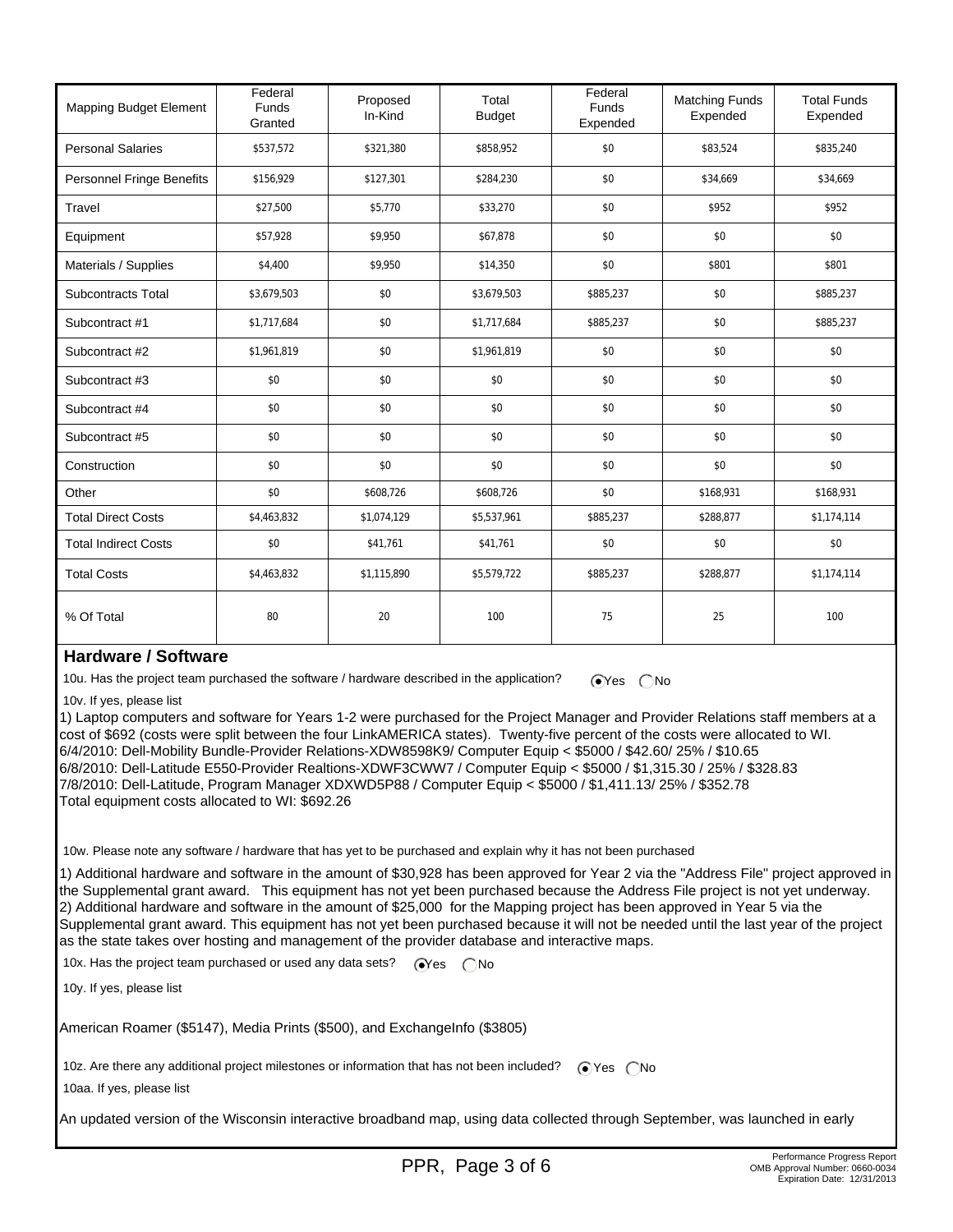December 2010. This is a major project milestone.

10bb. Please describe any challenge or obstacle that you have encountered and detail the mitigation strategies the project team is employing

Our primary challenges and obstacles have been described in past reports. Many have been addressed but some will continue for the duration of the project. No notable new challenges arose in Q4 2010.

 10cc. Please provide any other information that you think would be useful to NTIA as it assesses your Broadband Mapping Project Most of the information provided in past reports still applies. We continue to look forward to a revised program NOFA Technical Appendix, or other formal documentation, from NTIA that codifies many of the changes that have been made to the data collection and reporting process. Some providers continue to cite the initial NOFA and refuse to provide data that deviates from the original Technical Appendix in any way. It would also be very helpful to have a single document that summarizes all of the required changes that have been discussed on NTIA conference calls over the past year.

## **11. Broadband Planning**

 11a. Please describe progress made against all goals, objectives, and milestones detailed in the approved Project Plan. Be sure to include a description of each major activity / milestone that you plan to complete and your current status

Recruitment for all nine Regional Planning Teams (RPT) continued in Q4 and the Public Service Commission of Wisconsin approved membership in six of the nine RPTs. Five regions held their initial RPT orientation meetings with the remainder scheduled for early 2011. The Planning Team also released videos outlining the key priorities unveiled through the Year 1 stakeholder interview process and introducing the general public to the benefits of expanded broadband. Dedicated pages were developed on the LinkWISCONSIN web site for each of the nine planning regions and all planning materials and meeting notes have been posted for public review. The consumer internet survey was finalized at the end of November and responses tabulated in December.

11b. Please describe any challenge or obstacle that you have encountered and detail the mitigation strategies the project team is employing

No major obstacles have been identified that will impact the team's ability to meet project goals/objectives.

11c. Does the Project Team anticipate any changes to the project plan for Broadband Planning? ( $Y$ es  $\odot$  No

 11d. If yes, please describe these anticipated changes. Please note that NTIA will need to approve changes to the Project Plan before they can be implemented

n/a

## **Funding**

| 11e. How much Federal funding has been expended as of the end of the last quarter? \$0 | 11f. How much Remains? | \$0 |
|----------------------------------------------------------------------------------------|------------------------|-----|
|----------------------------------------------------------------------------------------|------------------------|-----|

11g. How much matching funds have been expended as of the end of last quarter? \$0 11h. How much Remains? \$0

| 11i. Planning Worksheet   |     |     |     |     |     |     |  |
|---------------------------|-----|-----|-----|-----|-----|-----|--|
| <b>Personal Salaries</b>  | \$0 | \$0 | \$0 | \$0 | \$0 | \$0 |  |
| Personnel Fringe Benefits | \$0 | \$0 | \$0 | \$0 | \$0 | \$0 |  |
| Travel                    | \$0 | \$0 | \$0 | \$0 | \$0 | \$0 |  |
| Equipment                 | \$0 | \$0 | \$0 | \$0 | \$0 | \$0 |  |
| Materials / Supplies      | \$0 | \$0 | \$0 | \$0 | \$0 | \$0 |  |
| Subcontracts Total        | \$0 | \$0 | \$0 | \$0 | \$0 | \$0 |  |
| Subcontract #1            | \$0 | \$0 | \$0 | \$0 | \$0 | \$0 |  |
| Subcontract #2            | \$0 | \$0 | \$0 | \$0 | \$0 | \$0 |  |
| Subcontract #3            | \$0 | \$0 | \$0 | \$0 | \$0 | \$0 |  |
| Subcontract #4            | \$0 | \$0 | \$0 | \$0 | \$0 | \$0 |  |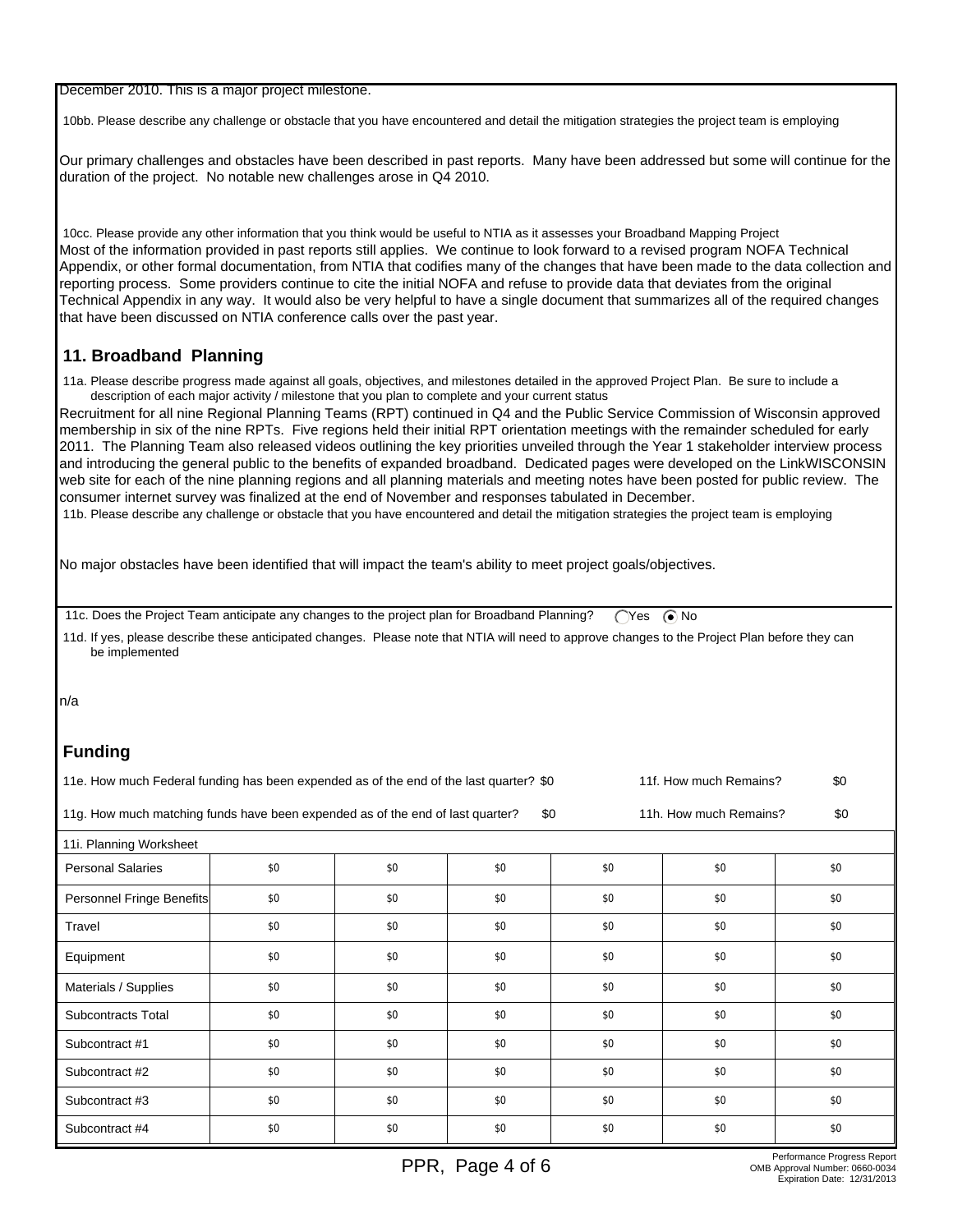| 11i. Planning Worksheet     |     |     |     |     |     |     |  |  |
|-----------------------------|-----|-----|-----|-----|-----|-----|--|--|
| Subcontract #5              | \$0 | \$0 | \$0 | \$0 | \$0 | \$0 |  |  |
| Construction                | \$0 | \$0 | \$0 | \$0 | \$0 | \$0 |  |  |
| Other                       | \$0 | \$0 | \$0 | \$0 | \$0 | \$0 |  |  |
| <b>Total Direct Costs</b>   | \$0 | \$0 | \$0 | \$0 | \$0 | \$0 |  |  |
| <b>Total Indirect Costs</b> | \$0 | \$0 | \$0 | \$0 | \$0 | \$0 |  |  |
| <b>Total Costs</b>          | \$0 | \$0 | \$0 | \$0 | \$0 | \$0 |  |  |
| % Of Total                  |     |     |     |     |     |     |  |  |

## **Additional Planning Information**

11j. Are there any additional project milestones or information that has not been included?

No further information

11k. Please describe any challenge or obstacle that you have encountered and detail the mitigation strategies the Project Team is employing

No challenges have been encountered that will hinder our ability to complete the assigned tasks and achieve program goals.

11l. Please provide any other information that you think would be useful to NTIA as it assesses your Broadband Mapping Project

No further information.